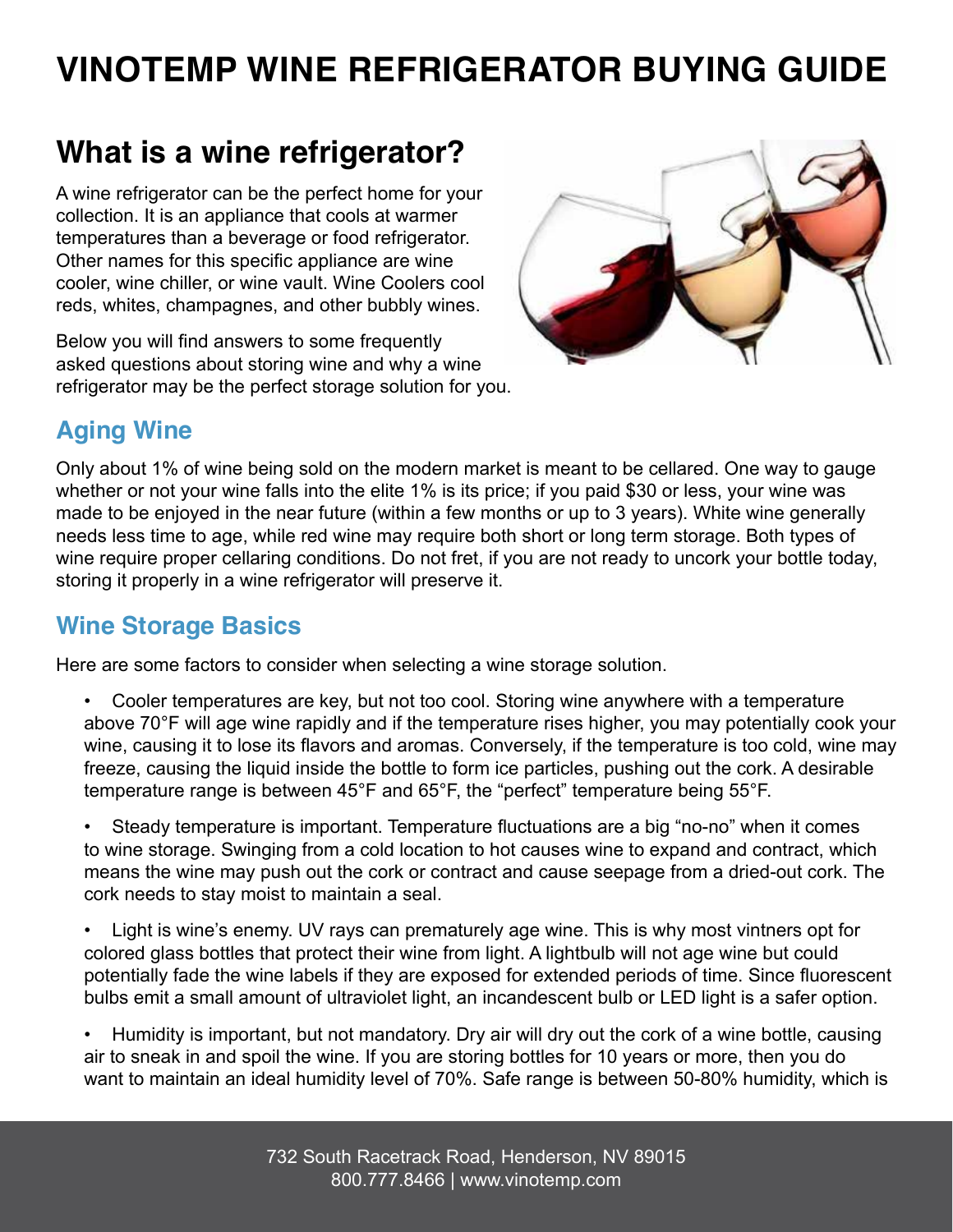achievable in most climates by simply placing a pan of water inside the storage area. Conversely, if there is too much humidity and the cellar is damp, mold can begin to form.

• Store bottles on their side. Rest bottles on their side for the long term to ensure that the liquid inside the bottle keeps the cork moist. Storing bottles horizontally is also more space efficient. If a bottle is already open, you should store the bottle upright to prevent spillage as most wine stoppers are not perfectly air tight.

• The less vibration, the better. In theory, vibrations in the storage area will damage the wine by causing unwanted chemical reactions, thus aging the wine more quickly. Significant vibrations could kick up sediment in older wines, causing them to have a dirty or gritty flavor. Vibration is not as important if you're storing the wine short term, however, you still want to avoid moving the bottles too often.

### **What is the Difference Between a Standard Refrigerator vs. Wine Refrigerator?**

You may be wondering whether or not you can store your wine in a standard refrigerator. The short answer is no. There are several reasons why you should avoid storing your wine in a standard refrigerator:

• In order to keep your food safe for consumption, a standard refrigerator is set between 32 40°F. While this will keep your juice and milk at the ideal temperature, it is far too cold for wine, which is best stored between 45-65°F.

• Your refrigerator is too busy --- if you have an active household, your refrigerator door is more than likely opening and closing constantly. All this activity may cause unwanted vibrations that are harmful to wine.

• Food has a distinctive odor that may penetrate the cork of your wine and cause it to have an unpleasant taste.

- Standard refrigerators are designed to cool rapidly and decrease humidity, whereas a wine refrigerator maintains humidity and lowers temperature gradually.
- One thing that standard refrigerators and wine refrigerators do have in common is they run on compressors. However, the compressors used in wine refrigerators have a unique design that absorbs any vibration caused by the compressor.

The chart below is a summary of wine coolers and how they differ from standard refrigerators.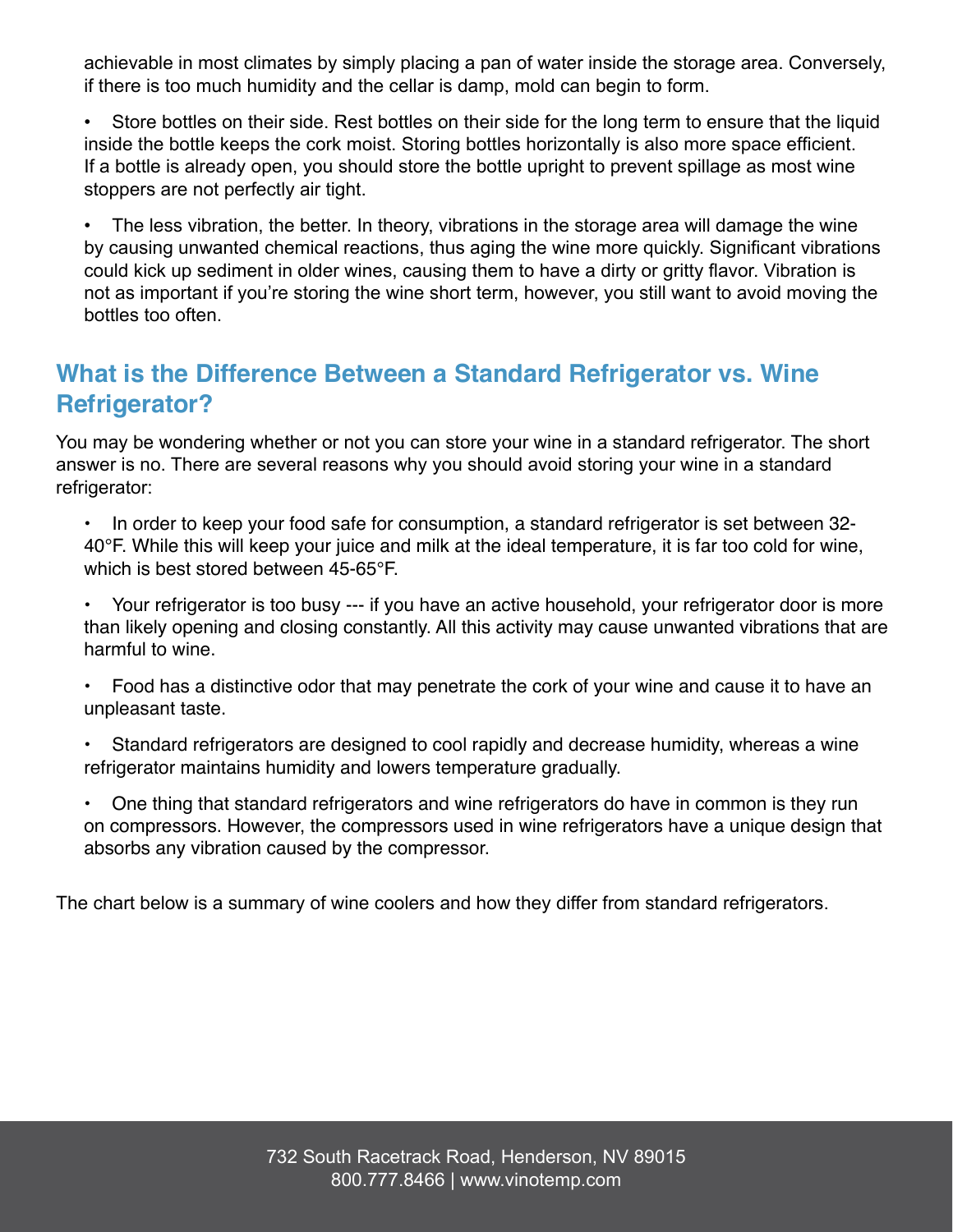# **COMPARING WINE COOLERS VS. STANDARD REFRIGERATORS:**

| <b>Wine Coolers</b>                                                                    | <b>Refrigerators</b>                                                                                                     |
|----------------------------------------------------------------------------------------|--------------------------------------------------------------------------------------------------------------------------|
| Primary purpose is to cool wine to its ideal<br>temperature                            | Primary purpose is to store a variety of food                                                                            |
| Ideal humidity level for wine ranges between 30-40%.                                   | Humidity level is 10% or lower. This can cause the<br>cork to dry out and the wine to oxidize.                           |
| Wine should be stored amongst other wines.                                             | When stored with food, wine may take on the odors<br>and taste of the food it is stored with.                            |
| Available in multiple sizes and can fit into a variety of<br>spaces both big and small | Usually available in a standard size meant for a<br>kitchen only and not ideal for smaller spaces                        |
| Large capacity wine coolers may hold up to 300<br>bottles                              | Capacity for wine depends on how much food is<br>stored inside the refrigerator                                          |
| In general, wine refrigerators are less expensive than<br>a standard refrigerator      | More expensive than a standard wine refrigerator                                                                         |
| Designed to maintain wine's integrity with special<br>racking and cooling system       | Frequent activity (opening and closing door) will<br>cause vibrations that are counterproductive to the<br>aging of wine |
| Encourage the slow, progressive, and natural aging<br>of wine                          | Will cool wine below its ideal temperature, greatly<br>slowing the maturation of wine                                    |
| Available with both thermoelectric and compressor<br>systems                           | Typically, available with a compressor system only                                                                       |

# **Benefits of Owning a Wine Refrigerator**

Now that you know wine storage basics and the reasons why a standard refrigerator is not suitable for your wine collection, let's explore the benefits of owning a wine refrigerator:

- A wine refrigerator creates the ideal environment for wine. It stores wine at its ideal temperature, humidity, and stability.
- Wine coolers are budget friendly and generally cost less than a wine cellar, wine cabinet, and standard refrigerator.
- Wine refrigerators are designed with a simple system that costs less to maintain. The individual parts needed to repair a wine refrigerator's motor are much cheaper when compared to a standard refrigerator or wine cellar.
- With a diverse range of sizes/bottle capacities, both built-in and freestanding designs, wine refrigerators can easily fit into a variety of spaces.

• A wine refrigerator may store other beverages safely without spoiling them or the wine. Some of these drinks include soda water, plain water, lemonade, and other non-alcoholic beverages. Since the wine cooler maintains a temperature warmer than a standard refrigerator, you should not place perishables inside.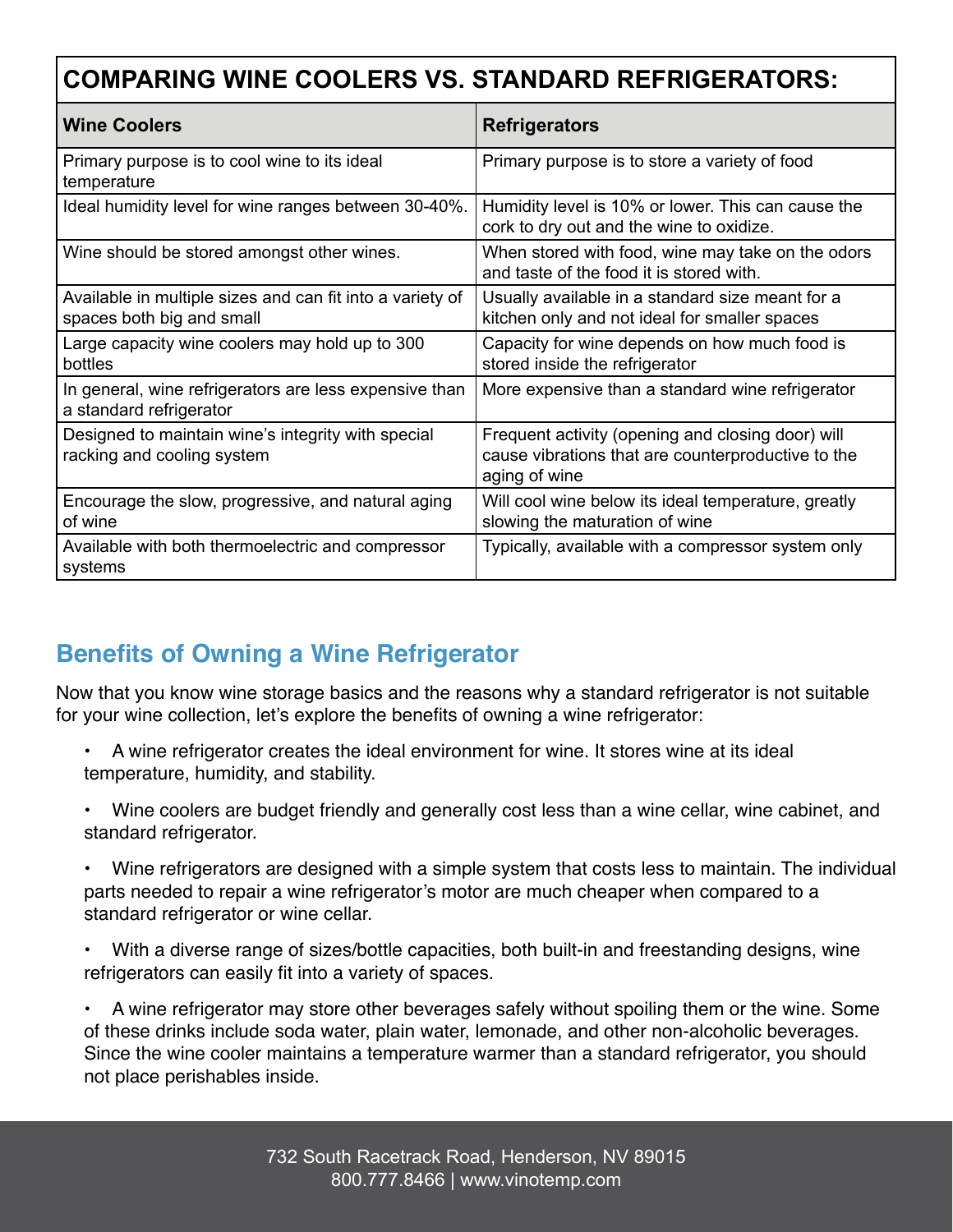# **FAQ**

Now let us explore some frequently asked questions about wine refrigerators.

### **What is the temperature range inside a wine cooler?**

Between 41-65°F, which allows coolers to store wines that require both warm or cold temperatures.

#### **What service does a wine cooler provide?**

Wine coolers or refrigerators offer long term storage (55°F at 50% humidity), short term storage, or service (quickly cooling the wine).

### **What is the difference between long term and short term storage?**

Some experts define long term wine storage as anything over 6 months and short term as anything less than 5 years. At Vinotemp, we define long term storage as anything over 1-3 years and short term as anything less than 3 years.

#### **Which is right for my storage and entertaining needs; single-zone or dual-zone?**

If you only collect one type of wine (red or white), then a single-zone cooler should suffice. If you have an equal love for both red and white wines, then a dual-zone cooler will benefit you since you can set one zone at a lower temperature than than the other. Additionally, dual-zone coolers present the option to set one zone to storage temperature and the other to serving temperature. If you anticipate you will be uncorking a bottle in the near future, you can simply move your wine from the storage to service zone for about 30 minutes to an hour.

# **Single-Zone**

If a unit is listed as single zone, that means it has only one interior storage space with no partition. A single temperature will be maintained to cool all wines to the same level. The efficiency depends on whether it is a thermoelectric or compressor-based system.

# **PROS & CONS of a SINGLE ZONE WINE COOLER**

| <b>Pros</b>                                                         | Cons                                                                                                                                                                           |
|---------------------------------------------------------------------|--------------------------------------------------------------------------------------------------------------------------------------------------------------------------------|
| Great for those building a wine collection with one<br>type of wine | Best for only one type of wine. If you're trying to store<br>both red and whites and the temperature of the cooler<br>is set for whites, it will be too cold for the red wine. |
| Excellent at maintaining one steady temperature                     | The ideal temperature for both wines can be set<br>at 55°F. If the temperature is higher than 55°F, the<br>problem may arise.                                                  |
| Cheaper than multi-zone coolers                                     | You may need to purchase more than one cooler if<br>you are trying to store different varieties (one for red,<br>one for white, etc.)                                          |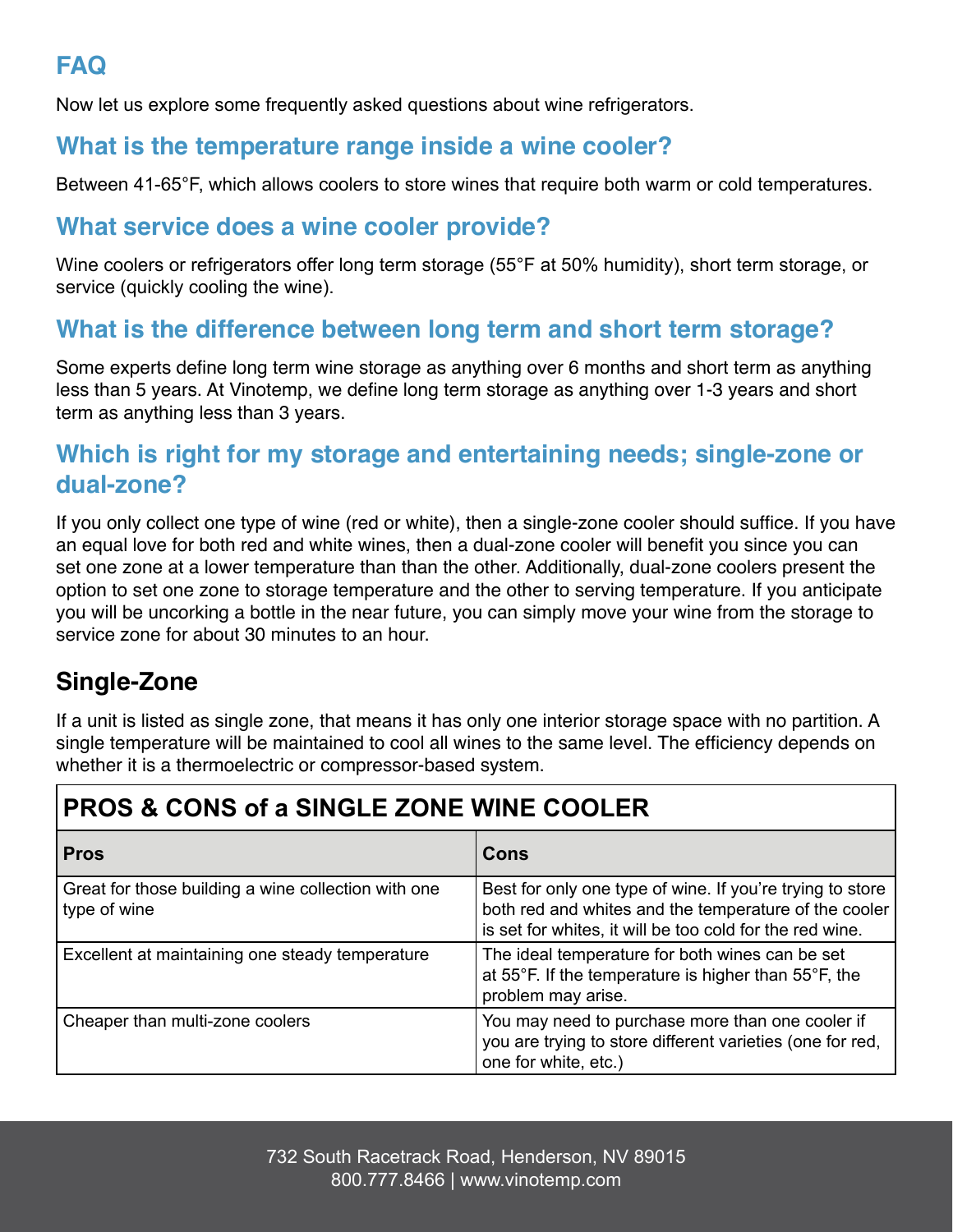# **Dual-Zone**

If a unit is listed as dual zone, this means the cooler has two independent storage spaces. These refrigerators are designed with a partition in the middle which may be horizontal or vertical. Each zone can maintain a separate temperature, with one zone for white wine and the other for reds. If the refrigerator is designed with a compressor-based system, there are usually two separate mechanisms. With thermoelectric units, there is only one mechanism.

| <b>PROS &amp; CONS of a DUAL ZONE WINE COOLER</b>                                |                                                                                                                                                       |  |  |
|----------------------------------------------------------------------------------|-------------------------------------------------------------------------------------------------------------------------------------------------------|--|--|
| <b>Pros</b>                                                                      | Cons                                                                                                                                                  |  |  |
| Perfect for those who enjoy collecting a variety of<br>wine                      | Second compartment becomes inefficient if you are<br>storing only one variety of wine                                                                 |  |  |
| Separate compartments hold different wines safely at<br>their ideal temperatures | All wines can be stored at their ideal temperatures in<br>different compartments, but cellaring at a consistent<br>55°F can store both types of wine. |  |  |
| Cheaper than other alternatives such as purchasing a<br>second wine cellar       | While cheaper than some alternatives, it is still<br>expensive and has more energy consumption than<br>the single-zone units.                         |  |  |

# **How does a wine refrigerator cool your wine?**

Wine coolers use either thermoelectric or compressor technology. A compressor system uses gas to lower the temperature. Thermoelectric coolers use a module that controls fans. There is more information on thermoelectric vs. compressor cooling below.

# **What is the difference between thermoelectric and compressor-based wine refrigerators?**

The chart below shows a comparison of the 2 different kinds of wine refrigerators. One kind is not necessarily better than the other. Your personal preference, budget, and the needs of your collection will be important factors that help you choose which kind of cooler is best for you.

The best metaphor would be to say if you are in your car with the air conditioner on, its cooling like a compressor. If you use the fan without the coolant, that is just the fan. Thermoelectric is quieter, and compressor pulls down the temperature more efficiently.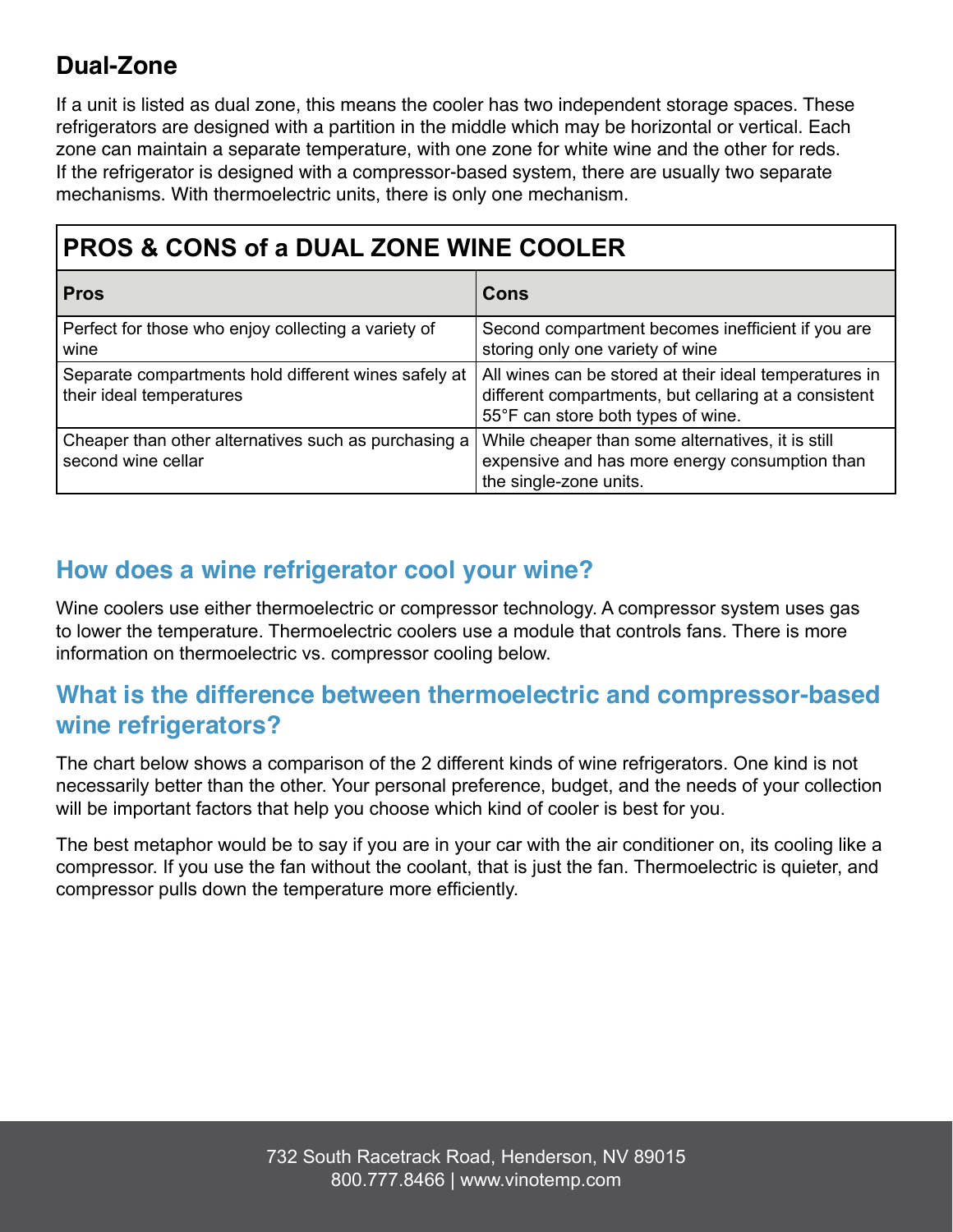# **Defining Compressor Wine Coolers and Thermoelectric Wine Coolers**

#### **Compressor Wine Cooler**

This type of wine cooler operates similar to a standard refrigerator. Air is compressed and then released to reduce the temperature of the interior. This process is known as the "vapor compression cycle". This process helps to reduce the temperature significantly. The compressor wine cooler contains the refrigeration chambers in which a compressor is used to compress refrigerant molecules electronically. This increases the temperature of the particles. The particles are then released suddenly which in turn decreases the temperature of the air. This cold air is blown through the interior of the cooler using a small fan. Heat is expelled at the back of the unit. This makes it very important to follow all clearance guidelines to ensure the unit functions properly. As soon as the internal temperature begins to rise, the compressor kicks back on and works to cool to the preset temperature. Once the desired temperature has been reached, the compressor will turn off to prevent freezing the contents of the refrigerator.

#### **Placing Your Compressor Wine Cooler**

You may place a compressor wine cooler inside your home or office. You must make sure you are following all clearance guidelines to ensure the unit is able to exhaust. You should also ensure that you are placing the unit in a space that can hold its weight when loaded with wine.

**Efficiency**

The mechanism inside the compressor wine refrigerator allows it to maintain a wide range of temperatures irrespective of the ambient temperature. Compressor technology maintains the temperature quickly by alternating between on and off as needed.

# **PROS & CONS of a COMPRESSOR WINE COOLER Pros Cons**

| Rapidly cools your wine                                                     | Compressors naturally emit more sound than a<br>thermoelectric system |
|-----------------------------------------------------------------------------|-----------------------------------------------------------------------|
| No influence from the external environment                                  | Small vibrations may reduce the shelf life of your<br>wine slightly   |
| Wide temperature range                                                      | Uses more electricity and does use refrigerants                       |
| Optimal temperature can be set for both red or<br>white wines independently | Uses heavier components which decreases its<br>mobility               |
| Able to cool a large number of wine bottles                                 |                                                                       |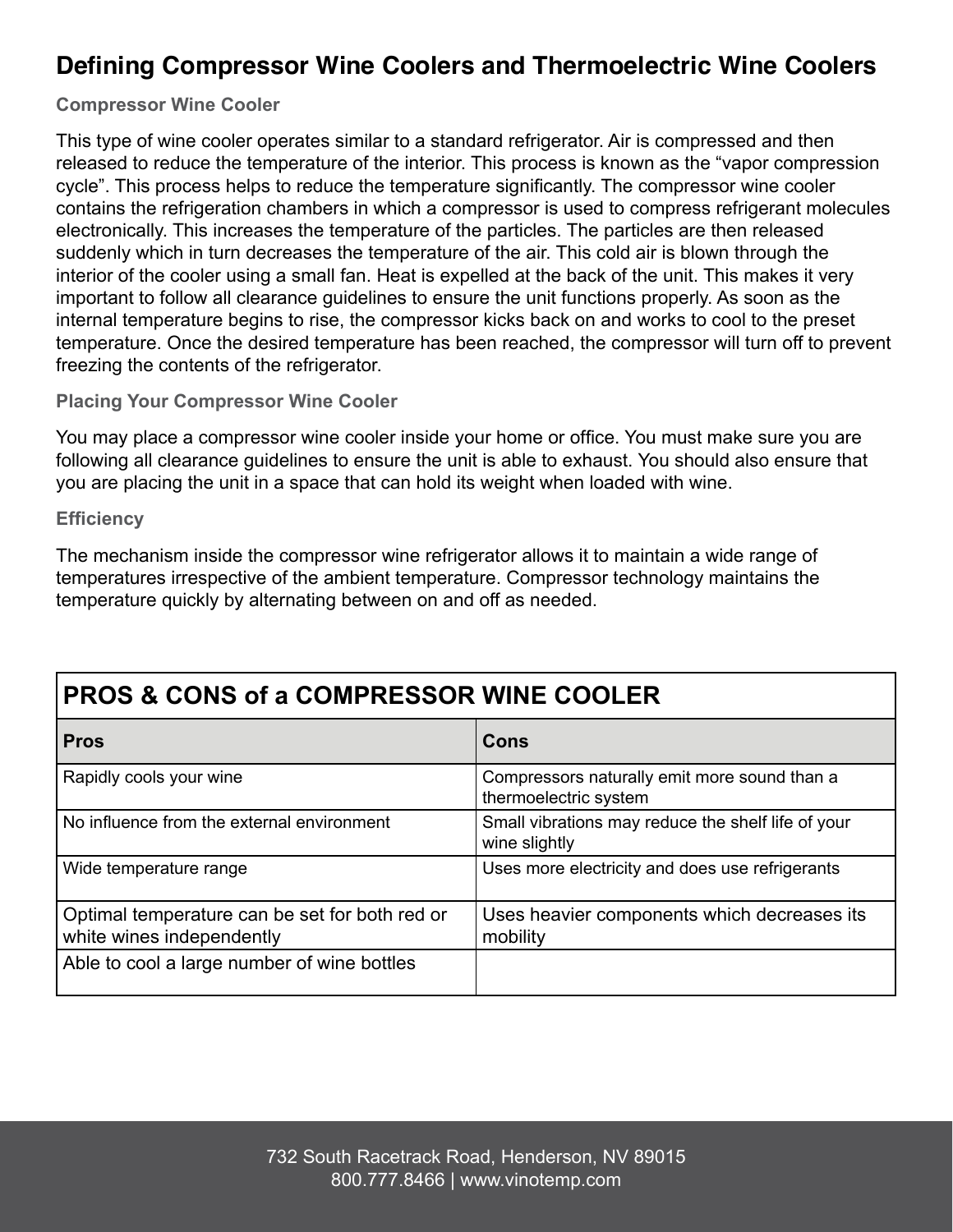#### **Thermoelectric Wine Coolers**

Thermoelectric wine refrigerators use an electric current to create a temperature differential between the inside of the cooler and the external environment. The system utilizes a metal rod which is electrolyzed. The heated end faces the exterior in order to remove the heat from the interior of the wine cooler. The cooler end faces the interior. Similar to the compressor wine cooler, a small fan distributes the cool air throughout the inside. There is no alternating mechanism and no motors or compressors to create excess noise or vibrations. These units are generally quiet but there may be a small amount of noise coming from the fan. Due to the temperature differential, freezing does not happen. The equipment will typically cool the inside of the cooler ten to twelve degrees colder than the ambient environment and will maintain this temperature automatically. The design was inspired by the Peltier Effect and is very efficient.

#### **Placing Your Thermoelectric Wine Cooler**

Because thermoelectric wine refrigerators are freestanding, you must follow the clearance guidelines and leave sufficient room on all four sides in order for the cooler to exhaust properly. If heat is not allowed to exhaust properly, the cooler will not operate efficiently. Moreover, due to the design of thermoelectric units, they should not be placed in a warm room.

#### **Efficiency**

Thermoelectric units are moderately efficient at cooling and dependent on the temperature of the external environment. In order to take advantage of the thermoelectric precise cooling ability, the cooler should be placed in a room with a mild temperature.

| <b>Pros</b>                                                                         | Cons                                                                               |
|-------------------------------------------------------------------------------------|------------------------------------------------------------------------------------|
| Good alternative for the preservation of wine                                       | Takes longer to cool the wine                                                      |
| Does not consume a lot of electricity                                               | Interior temperature dependent on the external<br>environment                      |
| Uses an environmentally friendly mechanism for<br>cooling                           | Temperature will remain the same unless the external<br>environment cools or warms |
| Does not use heavy equipment, lighter than<br>compressor coolers and easier to move | Smaller bottle capacity                                                            |
| Works best in rooms with a cooler temperature                                       |                                                                                    |

# **Which technology is better for energy efficiency?**

The energy department (DOE) will soon restrict the sale of thermoelectric for wine coolers for the reason that it takes more energy to pull the temperature down, while compressor units are changing to R600 gas which is a kind of propane gas. R600 is flammable but helps pull down the temperature more efficiently.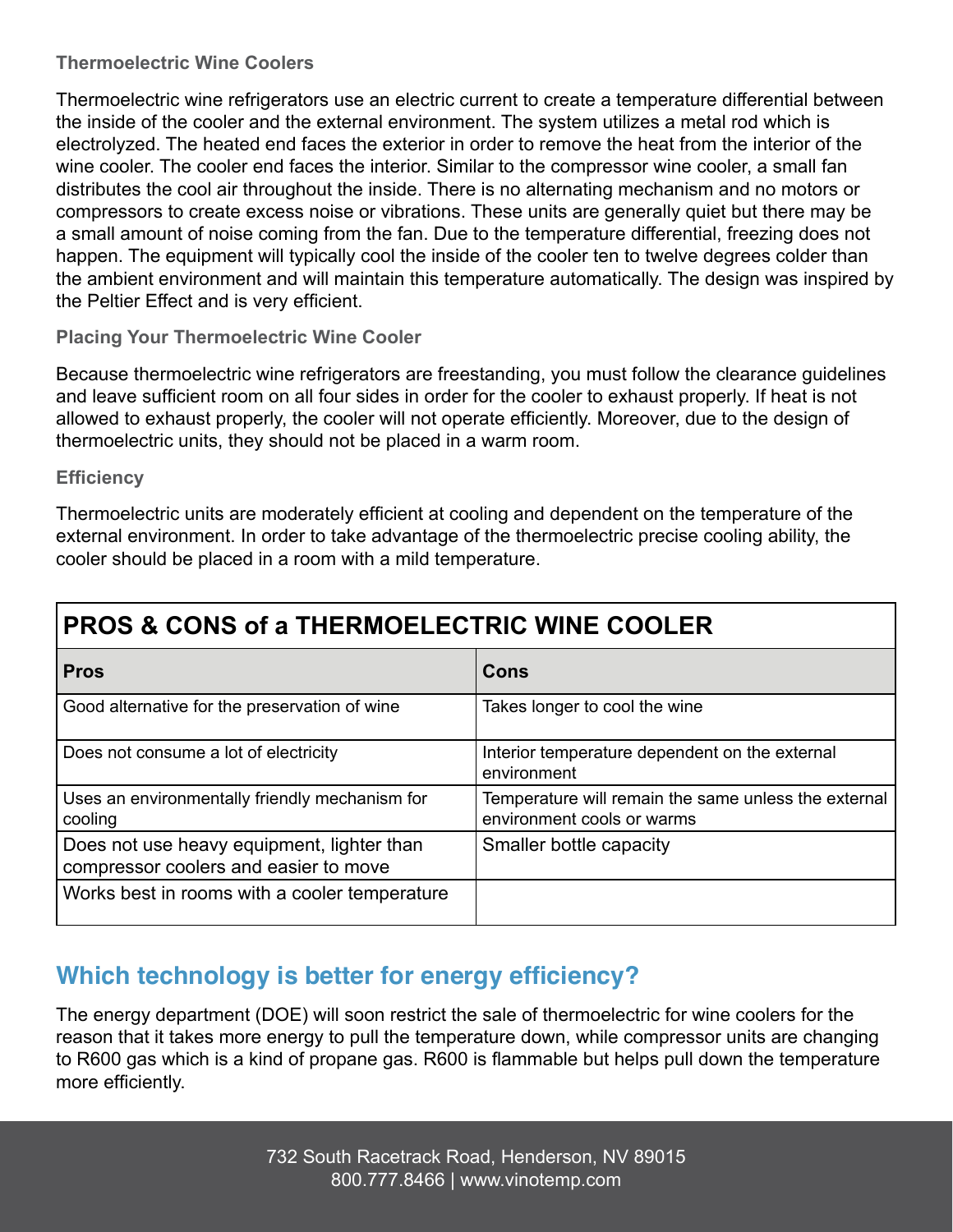# **What size unit should I buy?**

First, ask yourself the following questions:

- How much space do I have for the wine refrigerator?
- Will I be placing the unit under a counter, on top of a counter, or free-standing?
- How large is my current wine collection?
- How much wine do I plan to buy in the future?

We recommend that you select a wine refrigerator with the storage capacity for 20-55% more wine than what you have on hand. You'll have sufficient room for your collection to grow and have enough wine on hand to entertain.

- On average, most wine refrigerators on the market store between 20-30 bottles of wine
- For those who prefer to store only 1 bottle of wine, there are single bottle options available
- For enthusiastic wine collectors, larger capacity wine refrigerators store between 100 to 300 bottles

Size is also one of the main reasons wine refrigerators have an advantage over traditional wine cellar; with a variety of sizes, you're sure to find one that fits your space.

#### **What is the difference between free-standing vs. built-in?**

Free-standing. If a unit is specified as free-standing, this means that it should not be recessed into cabinetry. Its exhaust is located at the rear of the unit and in order to operate properly, it requires ample space to "breathe". You can learn more about the specific installation requirements of freestanding units by referring to the helpful guide linked below.

#### View the Free-standing Installation Guide

Built-in. If a unit is built-in, this means that the refrigerator can be recessed into cabinetry while still following specific clearance guidelines to ensure it exhausts properly. Guidelines on how to install a built-in unit are provided here while unique installation instructions specific to your wine refrigerator can be found in its manual.

View the Built-In Installation Guide

#### **What are some common questions I should ask myself before I purchase?**

- How many bottles do I purchase vs. drink each month? If you purchase and drink at a similar rate, then a wine cooler for short term storage (wine cooler/refrigerator) is perfect for you.
- Do you store white wine, red, or both?
- How long do you plan to store your wine?
- What is your budget?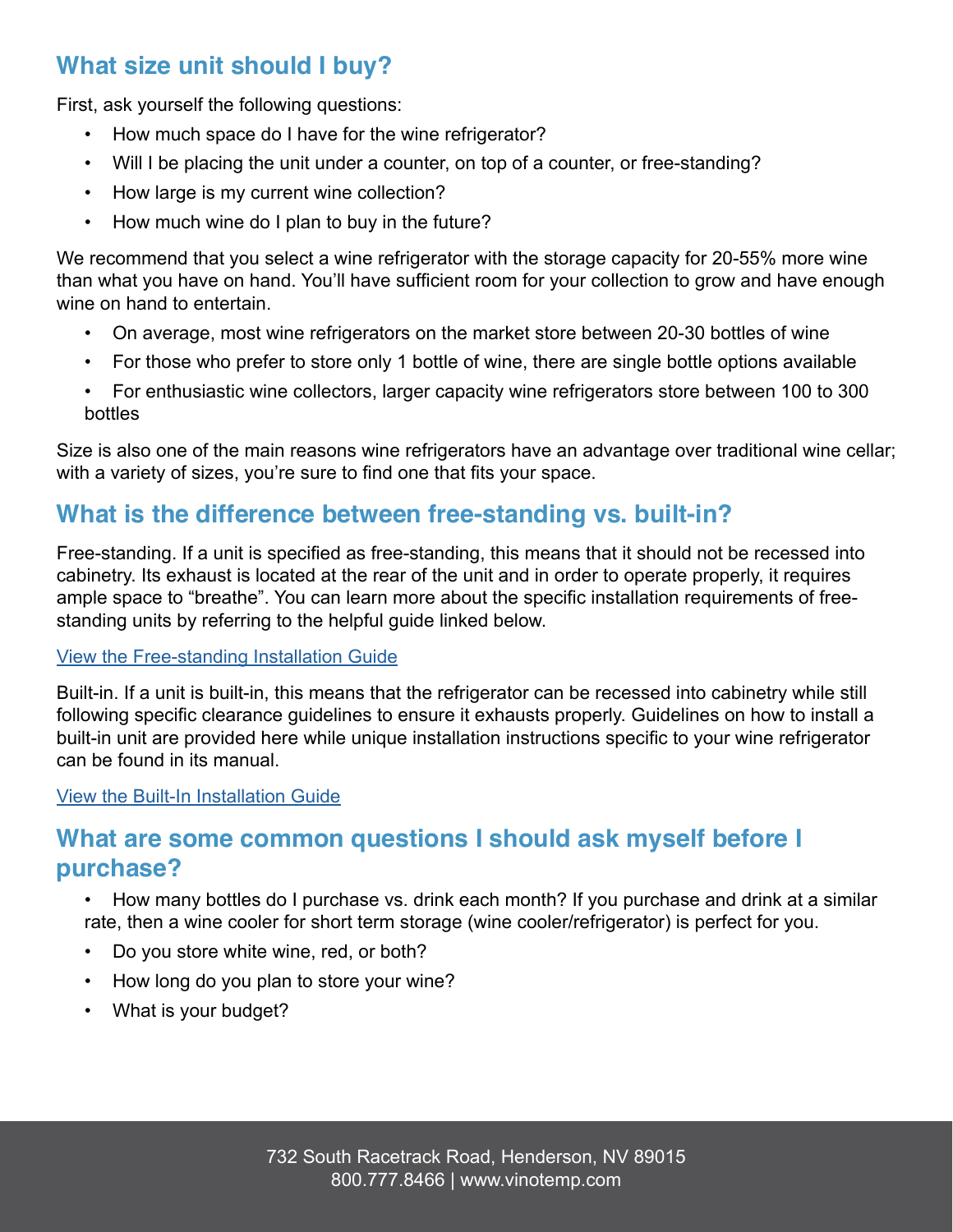### **Where can a wine refrigerator be installed?**

They may be installed under a counter, free standing, or even portable. They are perfect for homes, hotels, restaurants, boats, RVs, offices, resorts, bars, wineries, etc

### **What do wine enthusiasts buy?**

We have seen our units in high end restaurants, as well as celebrities and uber wealthy clients who have a Vinotemp wine cooler in their home.

#### **What are some common areas to place a wine cooler inside the home?**

The kitchen, living room, dining room, man cave, bar, basement, garage, outdoor patio or entertaining space, under the stairs, closet (with proper air circulation), the family room, or inside your personal wine cellar.

#### **Are racks different in wine coolers?**

Wine refrigerators will have varied options for shelving. Wine Appliances will have either metal or wood racking. This racking can have bottle supports to help the bottle from rolling around, or to be able to stack the bottles for maximum bulk storage.

#### **What kind of wine coolers are available?**

Wine Coolers now have many shapes, from a 6-bottle unit that hangs on the wall, to a trash compactor/dishwasher size appliance, to a small space built in 7 bottles single wide (7-inch-wide) unit for an empty spot and small spaces, to a 300-bottle bulk storage wine refrigerator as well as table top variations. This makes it super easy for those who do not drink a lot, or have empty nested ad moved to a condo to have access to wine/ wine cooler for guests and special occasions.

#### **Which wine refrigerator series is right for me?**

Vinotemp produces wine refrigerators under the Vinotemp brand name as well as the Element by Vinotemp brand name. The charts below show the different series offered.

# **Element by Vinotemp**

Element by Vinotemp offers stylish, economical, space-saving storage and serving solutions for both residential and commercial use.

|       | <b>Connoisseur Series</b> | <b>Mirrored Series</b> | <b>Butler Series</b>                            | <b>Eco Series</b> |
|-------|---------------------------|------------------------|-------------------------------------------------|-------------------|
| Image |                           |                        | <b>CONTRACTOR</b><br>The company of the company |                   |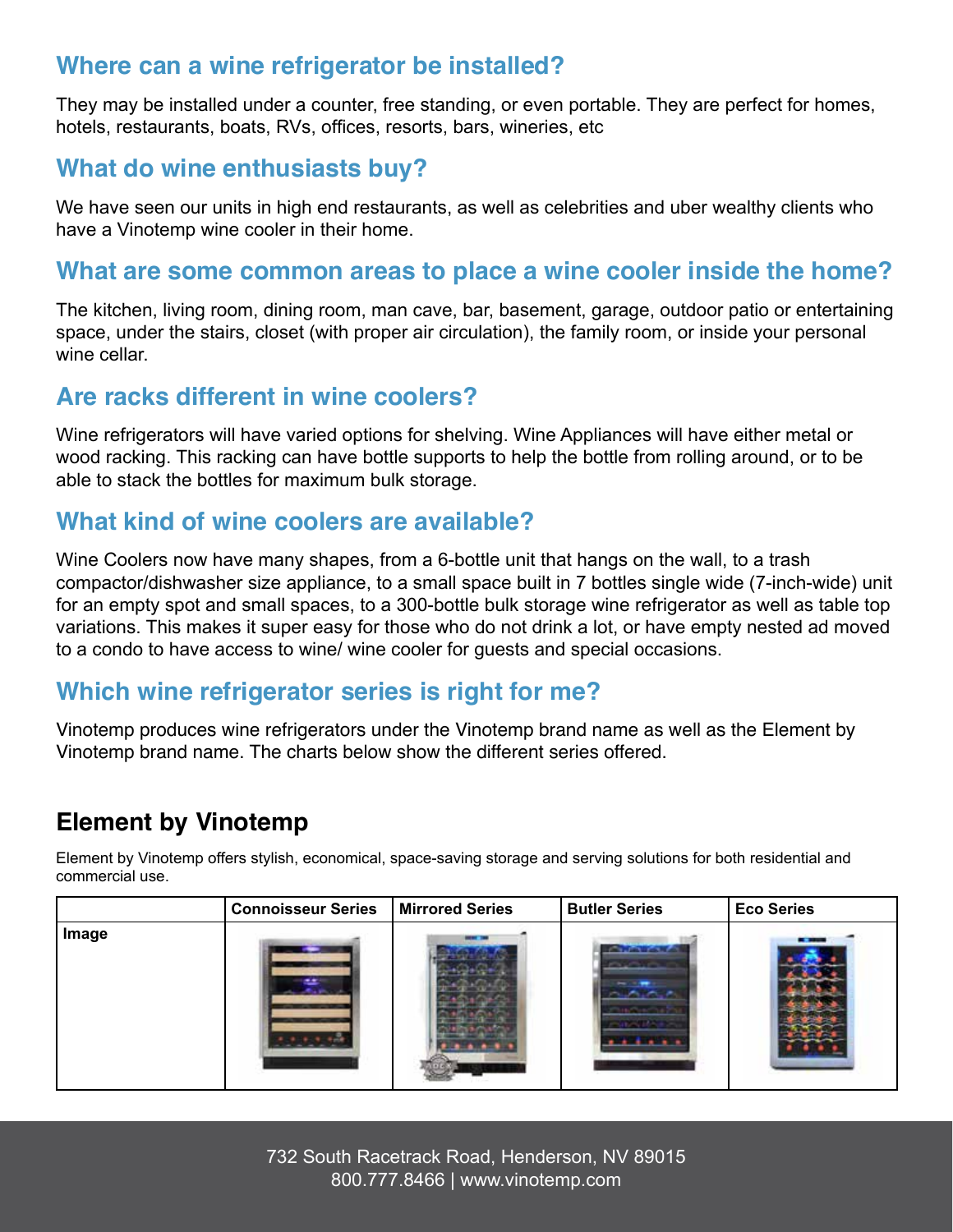| <b>About</b>                     | Element by<br>Vinotemp's most<br>distinctive line<br>features sturdy wine<br>racking with stainless<br>lip, sleek curved<br>handles, honeycomb<br>front exhaust,<br>seamless/stainless<br>steel doors, and<br>compressor cooling. | A unique series<br>featuring mirrored<br>trim doors, a variety<br>of installations from<br>free-standing to built-<br>in, thermoelectric and<br>compressor based<br>cooling. | Element by<br>Vinotemp's largest<br>series comes in a<br>wide variety of styles,<br>black or stainless,<br>compressor based<br>cooling, free-standing<br>or built-in. | An eco-conscious<br>series that does not<br>use CFCs or HCFCs.<br>Available in a variety<br>of colors. Variety<br>of installations ---<br>counter top or floor.<br>Single-zone or dual-<br>zone. |
|----------------------------------|-----------------------------------------------------------------------------------------------------------------------------------------------------------------------------------------------------------------------------------|------------------------------------------------------------------------------------------------------------------------------------------------------------------------------|-----------------------------------------------------------------------------------------------------------------------------------------------------------------------|--------------------------------------------------------------------------------------------------------------------------------------------------------------------------------------------------|
| <b>Price Point</b>               | Starting at \$1099                                                                                                                                                                                                                | Starting at \$199                                                                                                                                                            | Starting at \$259                                                                                                                                                     | Starting at \$169                                                                                                                                                                                |
| <b>Storage Capacity</b><br>Range | 28-155 bottles                                                                                                                                                                                                                    | $6-50+$ bottles                                                                                                                                                              | 15-165 bottles                                                                                                                                                        | 2-48 bottles                                                                                                                                                                                     |

# **Vinotemp**

Maintaining a higher standard of aesthetics, wine refrigerators by Vinotemp are an effective collaboration between form and function.

|                                  | <b>Designer Series</b>                                                                                                                                                                                                                                                                                                                                                                                | <b>Private Reserve</b>                                                                                                                                                                                                                                                                                                           | <b>Cava Series</b>                                                                                                                                                                                   | <b>Il Romanzo Series</b>                                                                                                                            |
|----------------------------------|-------------------------------------------------------------------------------------------------------------------------------------------------------------------------------------------------------------------------------------------------------------------------------------------------------------------------------------------------------------------------------------------------------|----------------------------------------------------------------------------------------------------------------------------------------------------------------------------------------------------------------------------------------------------------------------------------------------------------------------------------|------------------------------------------------------------------------------------------------------------------------------------------------------------------------------------------------------|-----------------------------------------------------------------------------------------------------------------------------------------------------|
| Image                            |                                                                                                                                                                                                                                                                                                                                                                                                       |                                                                                                                                                                                                                                                                                                                                  | <b>LES</b><br>لطبانه<br>ein                                                                                                                                                                          |                                                                                                                                                     |
| <b>About</b>                     | Vinotemp's most<br>exclusive series<br>features high-end<br>details that will elevate<br>your wine collection.<br>French key with<br>lock, curved or pole<br>handles, seamless/<br>stainless door frame,<br>charcoal filter (for<br>humidity and odor<br>control), Low E glass<br>(UV protection),<br>smooth gliding<br>racks or tempered<br>glass shelves are<br>all included in this<br>collection. | Unique storage<br>solutions ranging<br>from smaller and<br>larger collections.<br>This series includes<br>the back-lit units that<br>allows you to display<br>your wine using<br>different lighting, and<br>the new Panel-Ready<br>units that allows you<br>to attach panels to<br>the door that match<br>surrounding cabinetry. | Furniture style wine<br>coolers that are<br>perfect for the living or<br>dining room. Utilizing<br>thermoelectric<br>technology, these<br>wine coolers are ultra-<br>quiet and energy-<br>efficient. | Open wine coolers<br>that are perfect for<br>tabletop or countertop<br>use and for those<br>who love to entertain.<br>Single-zone or dual-<br>zone. |
| <b>Price Point</b>               | Starting at \$1499                                                                                                                                                                                                                                                                                                                                                                                    | Starting at \$699                                                                                                                                                                                                                                                                                                                | Starting at \$1995                                                                                                                                                                                   | Starting at \$199                                                                                                                                   |
| <b>Storage Capacity</b><br>Range | 24-300 bottles                                                                                                                                                                                                                                                                                                                                                                                        | 7-188 bottles                                                                                                                                                                                                                                                                                                                    | 38-48 bottles                                                                                                                                                                                        | 2-8 bottles                                                                                                                                         |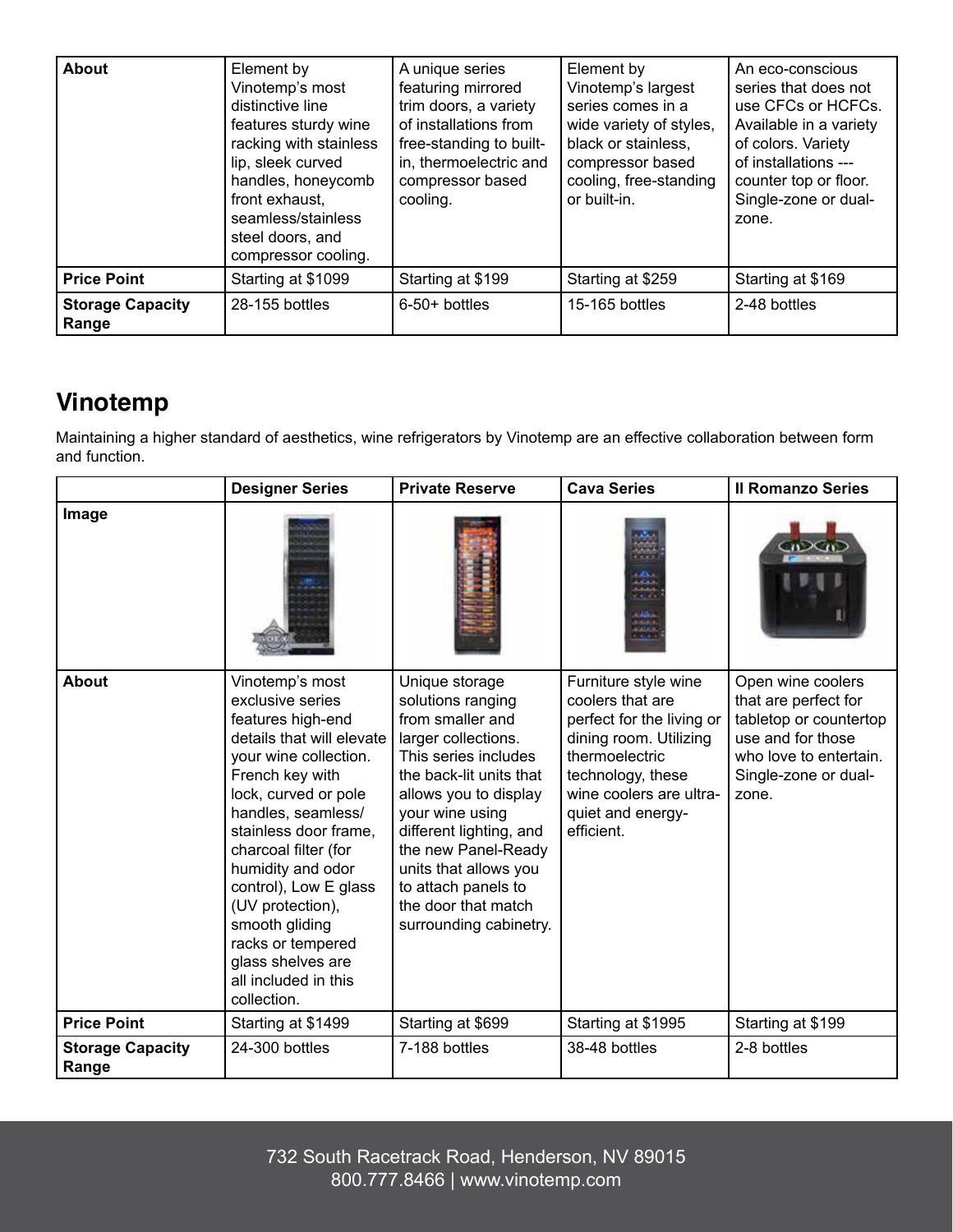# **SET UP, MAINTENANCE, & TROUBLESHOOTING**

### *SET UP AND INSTALLATION*

**Before you install a cooler, here is what you should consider:**

- Your wine refrigerator should be placed in a flat and level location. Do not place it on an incline or decline or somewhere where it will lose footing (example: a staircase).
- Avoid heat and sunlight
- Avoid placing the unit in a location easily accessed by pets or children
- Avoid carpet. While spills and leaks do not happen very often, if they do, they may cause mold or odors. If you must install your refrigerator over carpet, place a plastic mat between the unit and the carpet.
- Keep the cooler away from water, dust, and other environmental factors that may deteriorate the unit.

When your new cooler is delivered, allow the unit to sit for several hours unplugged and with the door open. This will allow any odors from fresh plastic and painted metal will not interfere with your wine.

• Allow the unit to rest upright and unplugged for a minimum of 24 hours before plugging it in.

**While installing your new wine refrigerator:**

- Review the instruction manual thoroughly to learn your unit's specifications. Failure to follow the instructions within the manual will greatly affect the functionality of your wine refrigerator.
- Follow the clearance guidelines carefully to ensure your unit can exhaust properly.
- Check the legs of the wine cooler and make sure it is stable.
- Before loading the cooler with wine, allow it to run for a few hours empty. If the unit is functioning properly, load it with wine.
- Pay close attention to the size of the refrigerator to ensure it will fit in the space allotted.

# *MAINTENANCE AND CLEANING*

- You may need to replace the internal lights and wirings over time.
- Before you clean, turn off the unit to avoid electrical shock and remove the wine bottles.
- Use non-abrasive cleaners and cleaning agents.
- Clean out the water tray periodically.
- Wipe the inside and outside of the cooler with a damp cloth.
- If you must use a detergent, use a homemade mild and non-toxic solution.
- Check the exhaust periodically and ensure it is free from dust and debris
- Handle the racks with care as you do not want to damage these.
- Clean up any spills inside the cooler right away
- After cleaning, allow the unit to "air out" before loading with wine.
- You should do a deep cleaning of your wine cooler at least once or twice a year.
- Never use a flammable cleaning agent to clean as this may cause a fire.

With proper care your wine refrigerator should last for many years.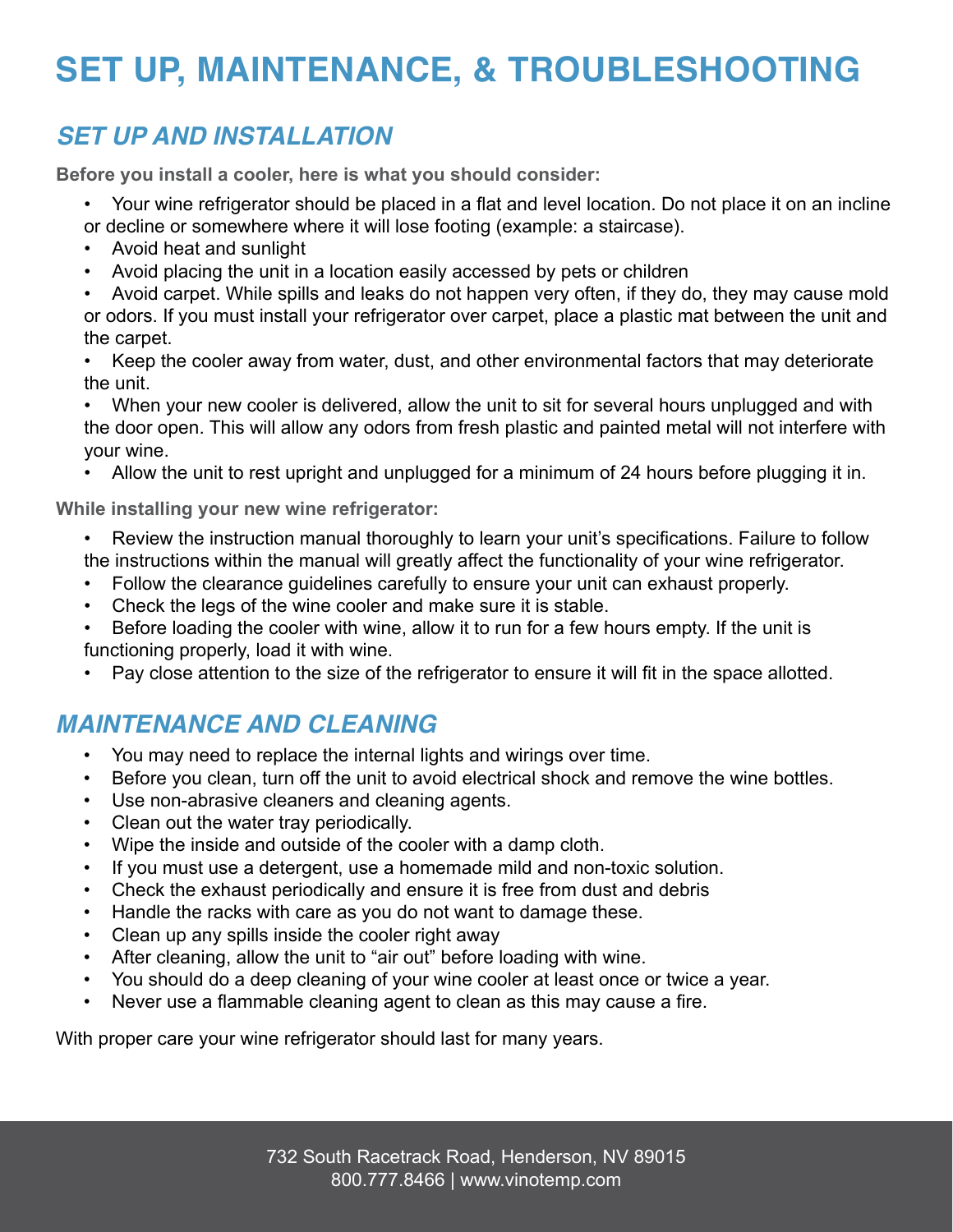# *TROUBLESHOOTING*

All wine refrigerators are commercially manufactured. Even when following the most precise manufacturing procedures, it is possible for some manufacturing faults to occur.

#### **IF THE COOLER DOES NOT TURN ON:**

- Double check that the cooler is plugged in properly
- Ensure the switch is turned on
- Check the electrical socket
- Check the manual to ensure the wine cooler is installed properly

#### **IF THE WINE REFRIGERATOR IS NOT COOLING PROPERLY:**

- Ensure that your wine refrigerator is receiving the correct voltage
- Check that the temperature is set to the desired level.
- Check the exhaust and vents to ensure they are not blocked and proper clearance guidelines are followed

• Avoid opening the door of the cooler as much as possible as this will cause unwanted temperature fluctuations.

#### **TOO NOISY:**

- Noise can occur when the unit is not steady and even on the floor.
- Compressors can be louder and a trick is to pad the feet with carpet, to help muffle the vibration.
- Improper ventilation can raise the noise level and heat up the unit, so it's important to make sure there is enough venting, so that the compressor isn't working so hard.
- Air circulation around the one unit is also helpful to reduce noise so that the unit is not vibrating on something else.
- Very loud noise would be a trouble shooting problem.

#### **ADDITIONAL ISSUES:**

- Frost build up can be assisted by unplugging the unit and allowing the frost to evaporate. If it continues, the unit needs to be troubleshooted.
- You can turn the unit back on and see if by unplugging it the situation is fixed.

If none of this works, please contact customer service at info@vinotemp.com, 800.777.8466, or submit a support ticket through Vinotemp.com.